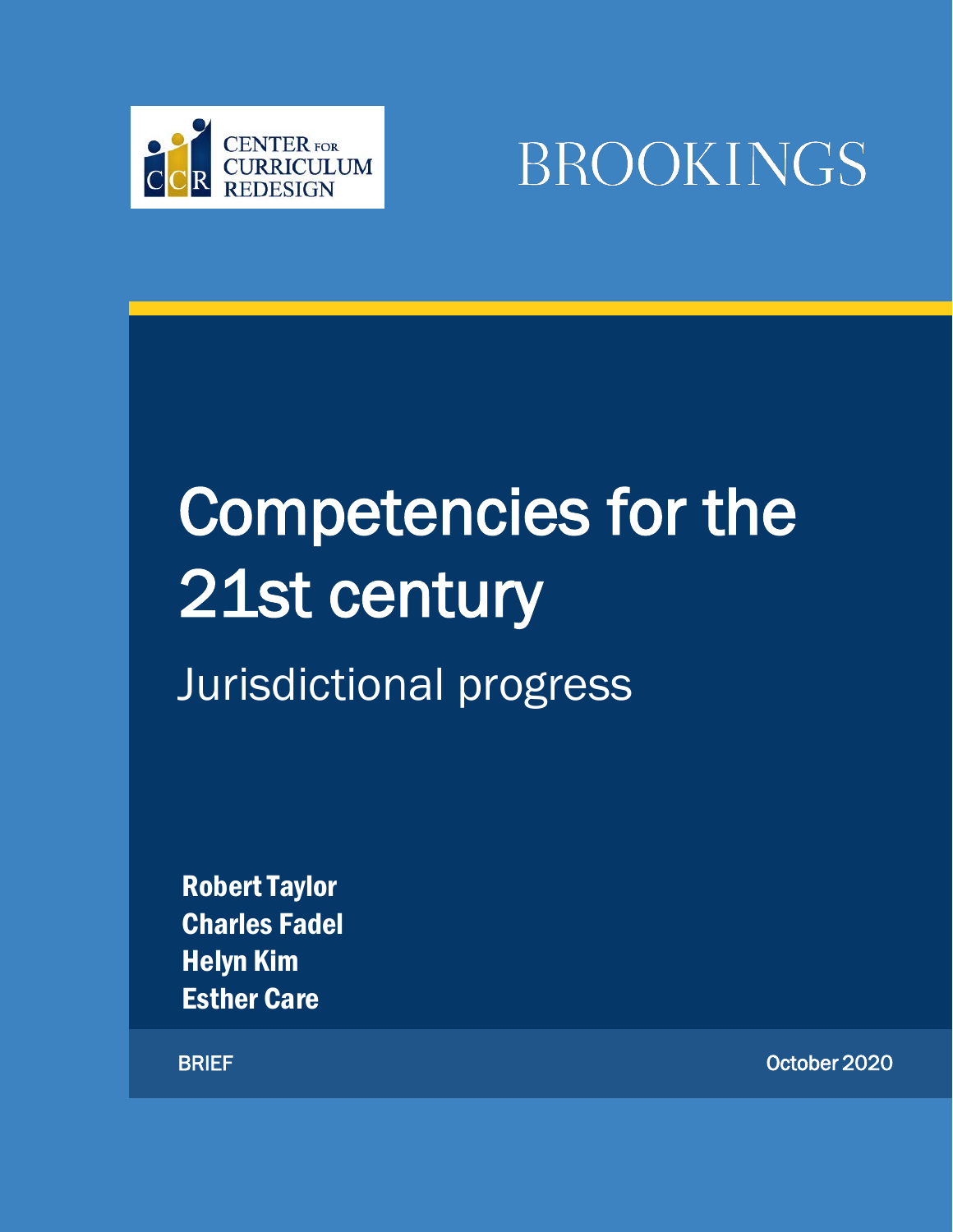[Robert Taylor](https://curriculumredesign.org/about/team/) is a researcher at the Center for Curriculum Redesign

[Charles Fadel](https://curriculumredesign.org/about/team/#charles) is founder and chairman of the Center for Curriculum Redesign

[Helyn Kim](https://www.brookings.edu/author/helyn-kim/) was a fellow in the Global Economy and Development Program at the Brookings Institution

[Esther Care](https://www.brookings.edu/?author_name=esther-care) was a senior fellow in the Global Economy and Development Program at the Brookings Institution

#### Acknowledgements

The authors of this report would like to thank Dr. Claire Scoular of the Australian Council of Educational Research for her thoughtful comments on any earlier draft of this paper.

Charles Fadel is the founder and chairman and Rob Taylor is a researcher at the Center for Curriculum Redesign, which provides financial support to the Center for Universal Education. Brookings is committed to quality, independence, and impact in all of its work. Activities supported by its donors reflect this commitment, and the analysis and recommendations are solely determined by the authors.

*For questions on the report, please email [charles.fadel@curriculumredesign.org](mailto:charles.fadel@curriculumredesign.org) or [robert.taylor@curriculumredesign.org.](mailto:robert.taylor@curriculumredesign.org)*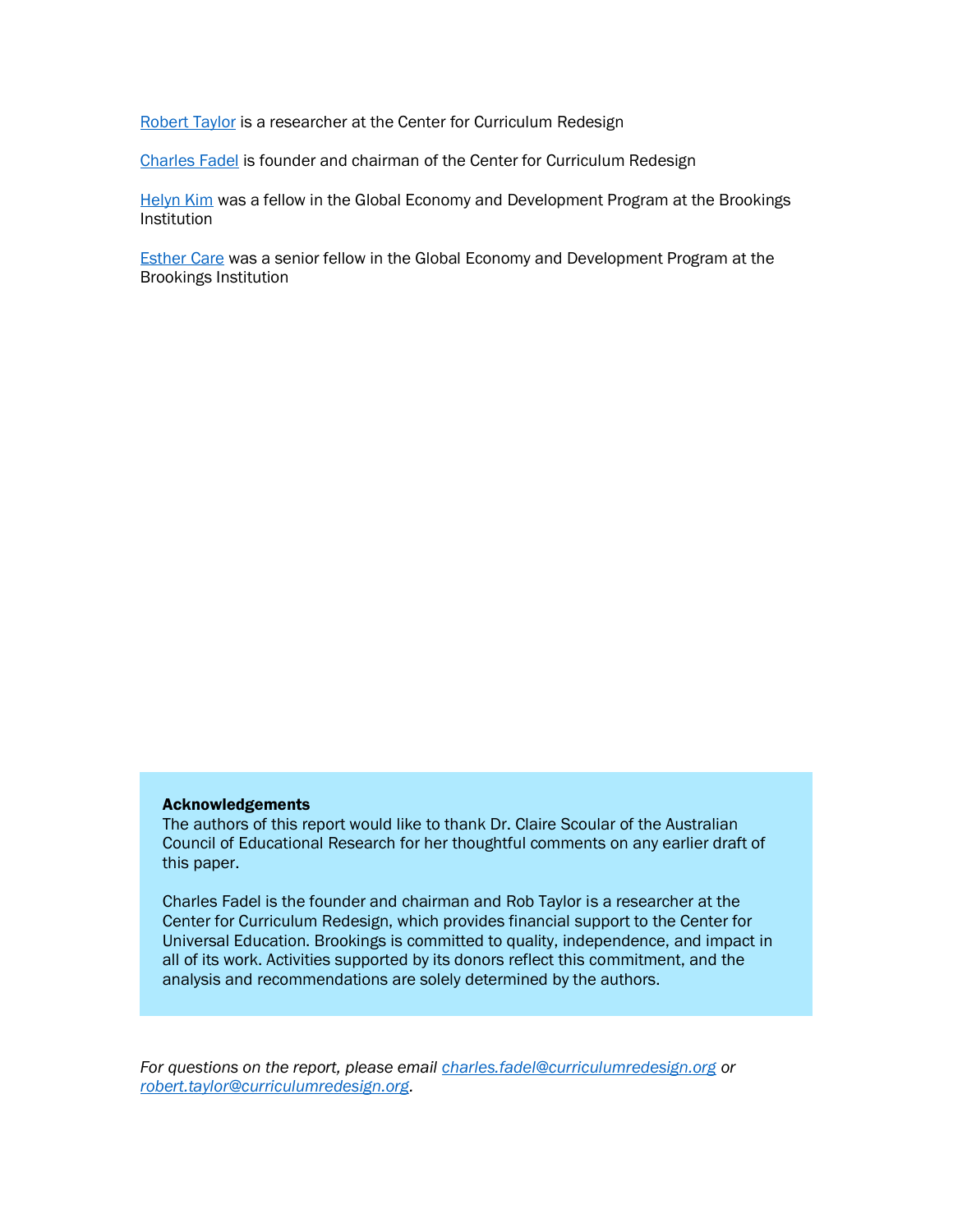# Competencies for the 21st century: Jurisdictional progress

## Introduction

The world is rapidly changing and faces increasingly complex global challenges, such as climate change, the migrant crisis, and health epidemics, that require creative collaboration across borders. With machine learning, artificial intelligence, and other technological advancements, jobs are changing as increasing numbers of tasks are automated. To be successful in learning, work, and life, today's citizen needs a wide range of competencies beyond rote knowledge—to navigate the changing world. These competencies include, but are not limited to, critical thinking, communication, collaboration, resilience, and metacognition.

Fortunately, education systems recognize the need to broaden their learning goals to prepare students for the  $21^{st}$  century. A previous study by the Brookings Institution examined<sup>1</sup> the extent to which countries around the world are including "21st century skills"<sup>2</sup> and "socialemotional learning" in their national education policies so that students can develop these competencies. Although most countries acknowledged the importance of 21st century skills in their high-level education policies, the inclusion of these skills was less evident in curriculum and pedagogy policies, suggesting they may not be present in classrooms.

In the present study, the **Brookings Institution** and the [Center for Curriculum Redesign \(CCR\)](https://curriculumredesign.org/) are building on the previous Brookings work by examining whether high-level aspirations in developing student competencies, as stated in education policies, are reflected in 22 different jurisdictions (see Table 1) using the skill, character and meta-learning dimensions from CCR's "[4D Framework](https://curriculumredesign.org/framework/)" 1.0.

<sup>1</sup> Care, E., Anderson, K., & Kim, H. (2016). Visualizing the breadth of skills movement across education systems. Center for Universal Education at the Brookings Institution, Washington, DC. [https://www.brookings.edu/research/visualizing](https://www.brookings.edu/research/visualizing-the-breadth-of-skills-movement-across-education-systems/)[the-breadth-of-skills-movement-across-education-systems/.](https://www.brookings.edu/research/visualizing-the-breadth-of-skills-movement-across-education-systems/)

<sup>2</sup> Trilling, B., & Fadel, C. (2009). 21st century skills: Learning for life in our times. John Wiley & Sons. [http://21stcenturyskillsbook.com/.](http://21stcenturyskillsbook.com/)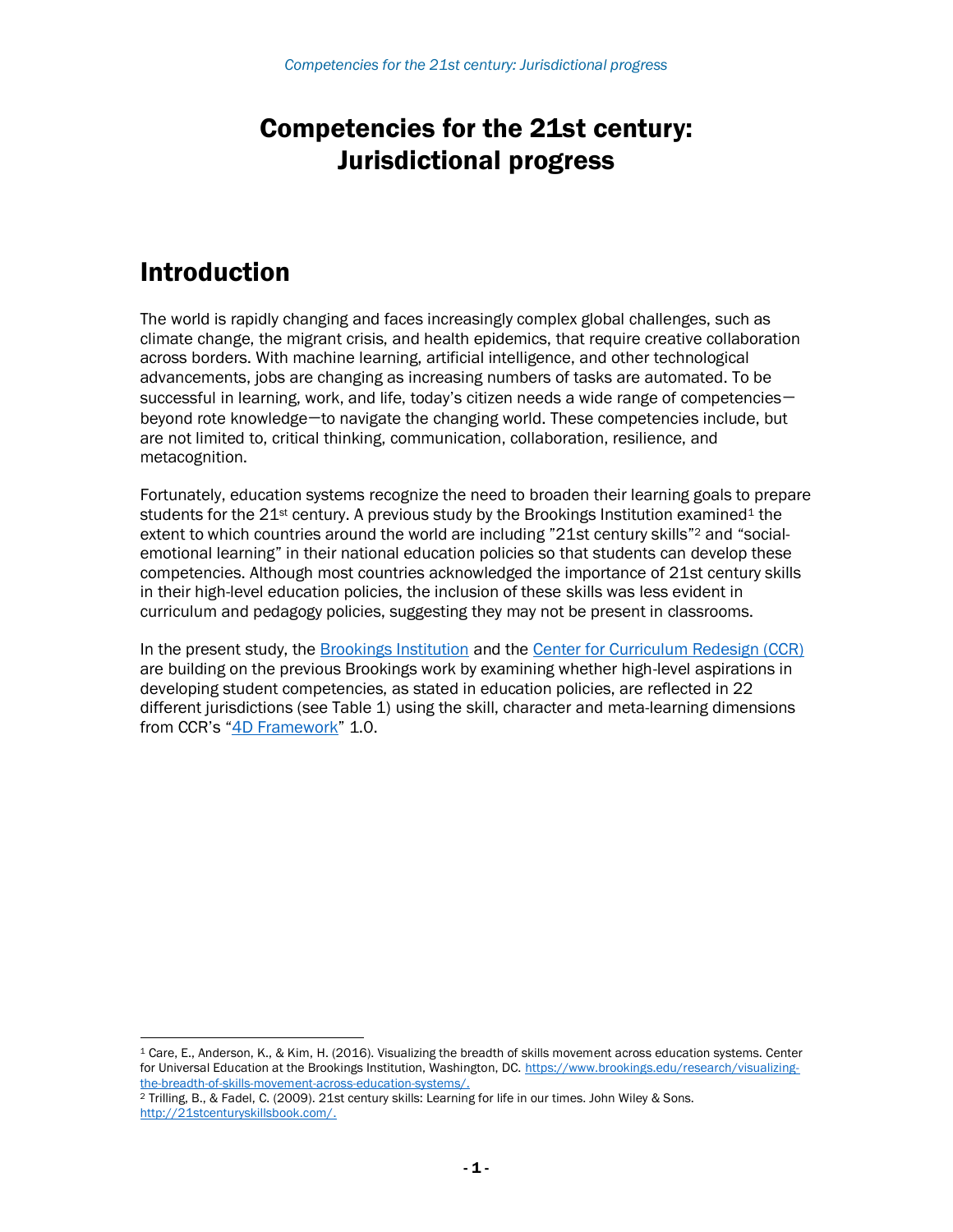| <b>Jurisdiction</b>         | <b>Education Authority</b>                                        |
|-----------------------------|-------------------------------------------------------------------|
| Australia (Federal)         | Australian Curriculum, Assessment and Reporting Authority (ACARA) |
| Alberta (Canada)            | Government of Alberta Department of Education                     |
| British Columbia (Canada)   | Ministry of Education                                             |
| China                       | Ministry of Education of People's Republic of China               |
| Chinese Taipei (aka Taiwan) | Ministry of Education Republic of China                           |
| Denmark                     | Ministry of Children and Education                                |
| England (UK)                | Department for Education                                          |
| Finland                     | <b>Finnish National Board of Education</b>                        |
| Hong Kong (China SAR)       | <b>Education Bureau</b>                                           |
| Japan                       | Ministry of Education, Culture, Sports, Science and Technology    |
| Massachusetts (USA)         | Massachusetts Department of Elementary and Secondary Education    |
| New Brunswick (Canada)      | Ministry of Education and Early Childhood Development             |
| New South Wales (Australia) | New South Wales Education Standards Authority (NESA)              |
| New Zealand                 | Ministry of Education                                             |
| Ontario (Canada)            | Ontario Ministry of Education                                     |
| Portugal                    | Ministry of Education                                             |
| Russia                      | Ministry of Education and Science                                 |
| Scotland (UK)               | <b>Education Scotland</b>                                         |
| Singapore                   | Ministry of Education                                             |
| South Korea                 | Ministry of Education                                             |
| USA (Federal)               | US Department of Education                                        |
| Victoria (Australia)        | Victorian Curriculum and Assessment Authority                     |

#### Table 1. Jurisdictions and their education authorities

Note. Most jurisdictions were chosen on the basis of their leading large-scale assessment results (e.g., PISA 2018), while some were chosen for geographic and cultural representation.

The **framework** provides a consistent structure for 21st century education<sup>3</sup> and includes 12 competencies that are linked to the three dimensions of skills (also known as "21st century skills"), character (also known as "social-emotional learning"), and meta-learning (abilities often described as "learning to learn"), as well as 60 sub-competencies and a lexicon of more than 200 related constructs. Figure 1 depicts these three dimensions and their 12 competencies, in addition to the knowledge dimension.

<sup>3</sup> Fadel, C. (2015). Theory of Change & Research Process. Boston, Massachusetts: Center for Curriculum Redesign. [https://curriculumredesign.org/wp-content/uploads/CCRProcessPaper\\_2015.pdf.](https://curriculumredesign.org/wp-content/uploads/CCRProcessPaper_2015.pdf)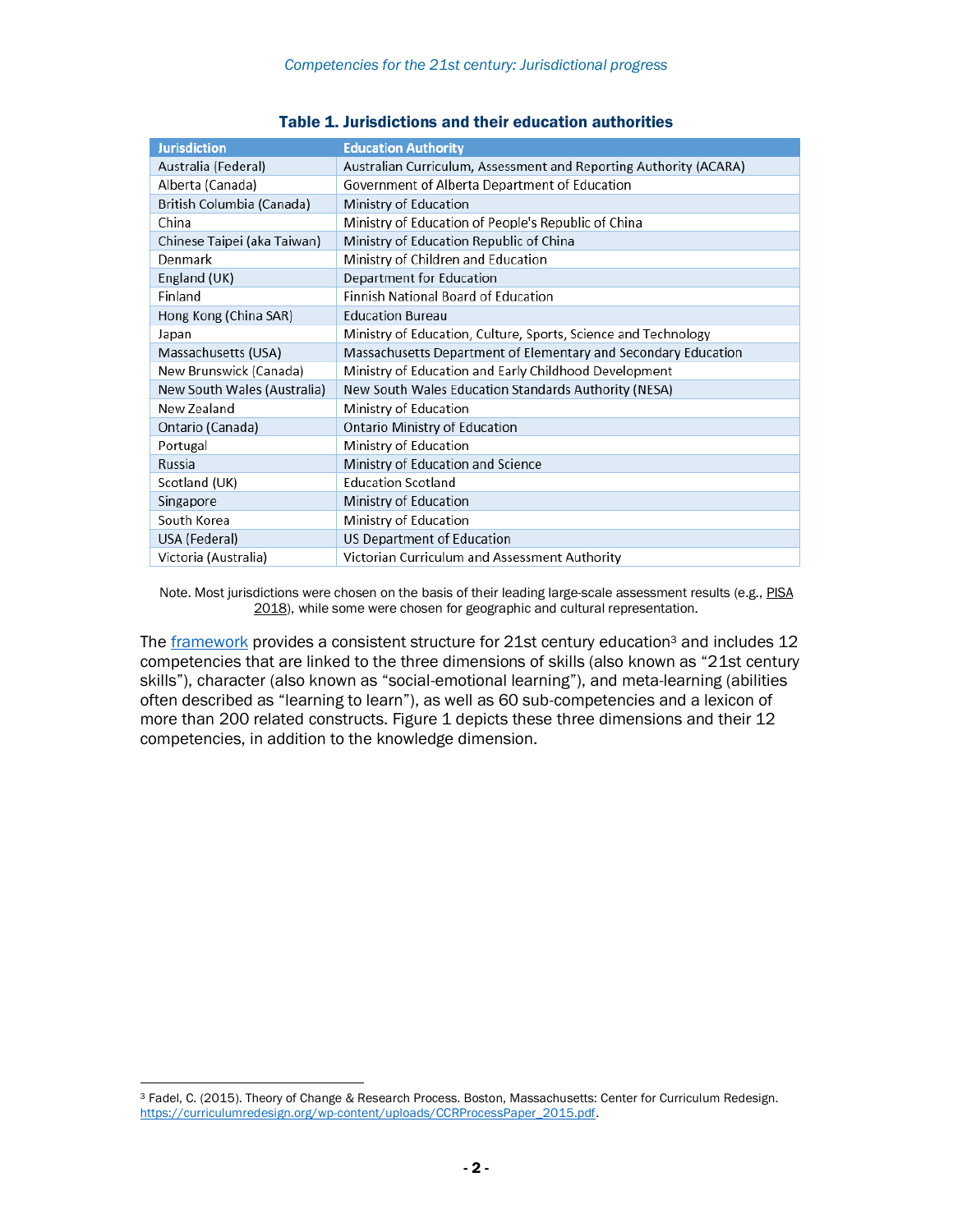

#### Figure 1. Center for Curriculum Redesign "4D Framework" 1.0

For the complete framework, please visit *<https://curriculumredesign.org/framework/>*.

Given that the interest of this study is the degree to which jurisdictions have developed their national commitment to developing student competencies, five sets of indicators were selected to demonstrate a jurisdiction's level of progress. These include:

- Whether a jurisdiction has included the 12 competencies in its curriculum documents;
- Whether a jurisdiction has **identified** these competencies in its curriculum documents across disciplines;
- Whether evidence exists as to how these competencies **progress** over time and across education levels;
- Whether there are **pedagogies** for teaching these competencies to students; and
- Whether there are **assessments** that measure students' progress on these competencies.

In any major education reform, where there is a shift or refocusing of learning goals, alignment across curriculum, pedagogy, and assessment is critical for implementation to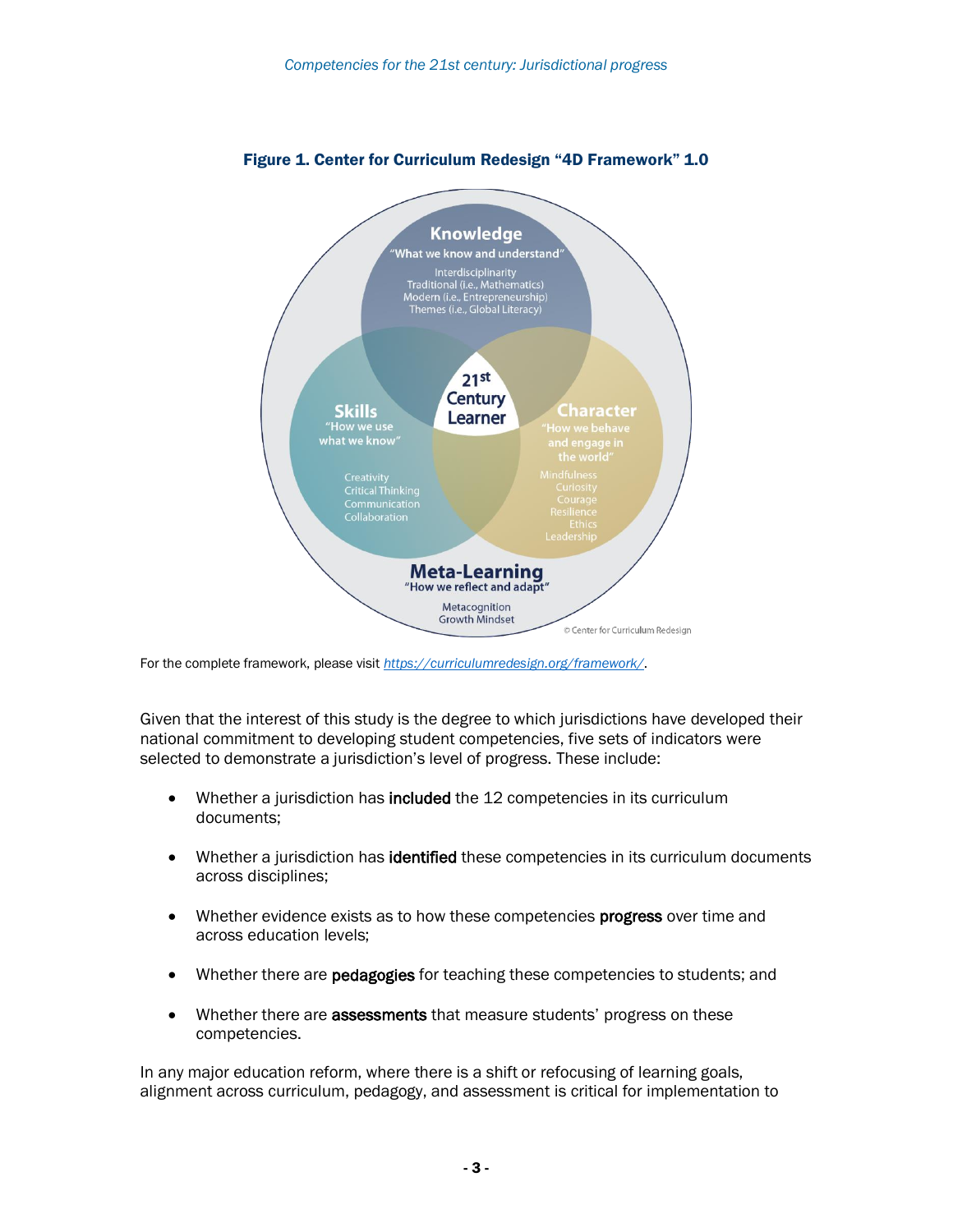occur.<sup>4</sup> For example, some jurisdictions may aspire to produce critical thinkers; yet, they may not understand how critical thinking develops as students progress in their learning, suggesting that teaching and assessment of critical thinking is lacking. On the other hand, jurisdictions that aim to develop critical thinking skills, with evidence of the different levels of competencies embedded in their curriculum across different grade levels, and teacher guides with descriptions of pedagogical and assessment practices for critical thinking, may be more likely to see critical thinking happen in classrooms.

To accompany this research, an online interactive map was created. This interactive is intended to be a resource for policymakers, educators, and researchers to understand the level of progress the jurisdictions have made in articulating the competencies aspired to in high-level education policies. To access the interactive and the corresponding data, please see [https://www.brookings.edu/4DCompetencies/.](https://nam10.safelinks.protection.outlook.com/?url=https%3A%2F%2Fwww.brookings.edu%2F4DCompetencies%2F&data=01%7C01%7CKPortnoy%40brookings.edu%7C4d3ba18f191c4eb31f6408d86f799c4a%7C0a02388e617845139b8288b9dc6bf457%7C1&sdata=07Eq5o9BJkRDis3qrIWl0qt3kZMQs2I7MmbBgWccoL0%3D&reserved=0)

# Method

Research on each jurisdiction began with an investigation into each Ministry / Department of Education's published curriculum documents and mission and vision statements, which were accessed by a team of researchers from August through October 2019. Key words and phrases that aligned with the CCR "4D Framework" 1.0. were identified. Data were coded according to whether the documents referenced the competency itself, synonyms, and related constructs.<sup>5</sup> For each jurisdiction, each of the 12 competencies received a code of "1" when it was identified in one of the five categories (see below) and a code of "0" if it was not identified in that particular category. If a competency was mentioned multiple times within the same category for the same jurisdiction, it still received a code of "1" to indicate its presence. Relevant text from the curriculum documents was copied into a database and coded according to the following categories for each of the 22 jurisdictions:

- 1. Competency inclusion: Do the jurisdiction's curriculum documents include any of the 12 competencies within one subject area, as opposed to across subject areas?
- 2. Competency identification: Do the jurisdiction's curriculum documents identify any of the 12 competencies in a cross-disciplinary context?
- 3. Competency progressions: Is there specific documentation for how the 12 competencies progress over time and across different education levels, in an interdisciplinary context? This focuses on whether the education system has incorporated relevant information into their curricula that indicate whether competencies progress through grade levels according to the development of the students.
- 4. Competency pedagogies: Does the jurisdiction systematically include teaching strategies designed to teach students the competencies?

<sup>4</sup> Care, E., Kim, H., Vista, A., & Anderson, K. (2018). Education System Alignment for 21st Century Skills: Focus on Assessment. Center for Universal Education at The Brookings Institution.

[https://www.brookings.edu/research/education-system-alignment-for-21st-century-skills/.](https://www.brookings.edu/research/education-system-alignment-for-21st-century-skills/) <sup>5</sup> Center for Curriculum Redesign. (2019). Competencies / Subcompetencies framework. [https://curriculumredesign.org/framework/.](https://curriculumredesign.org/framework/)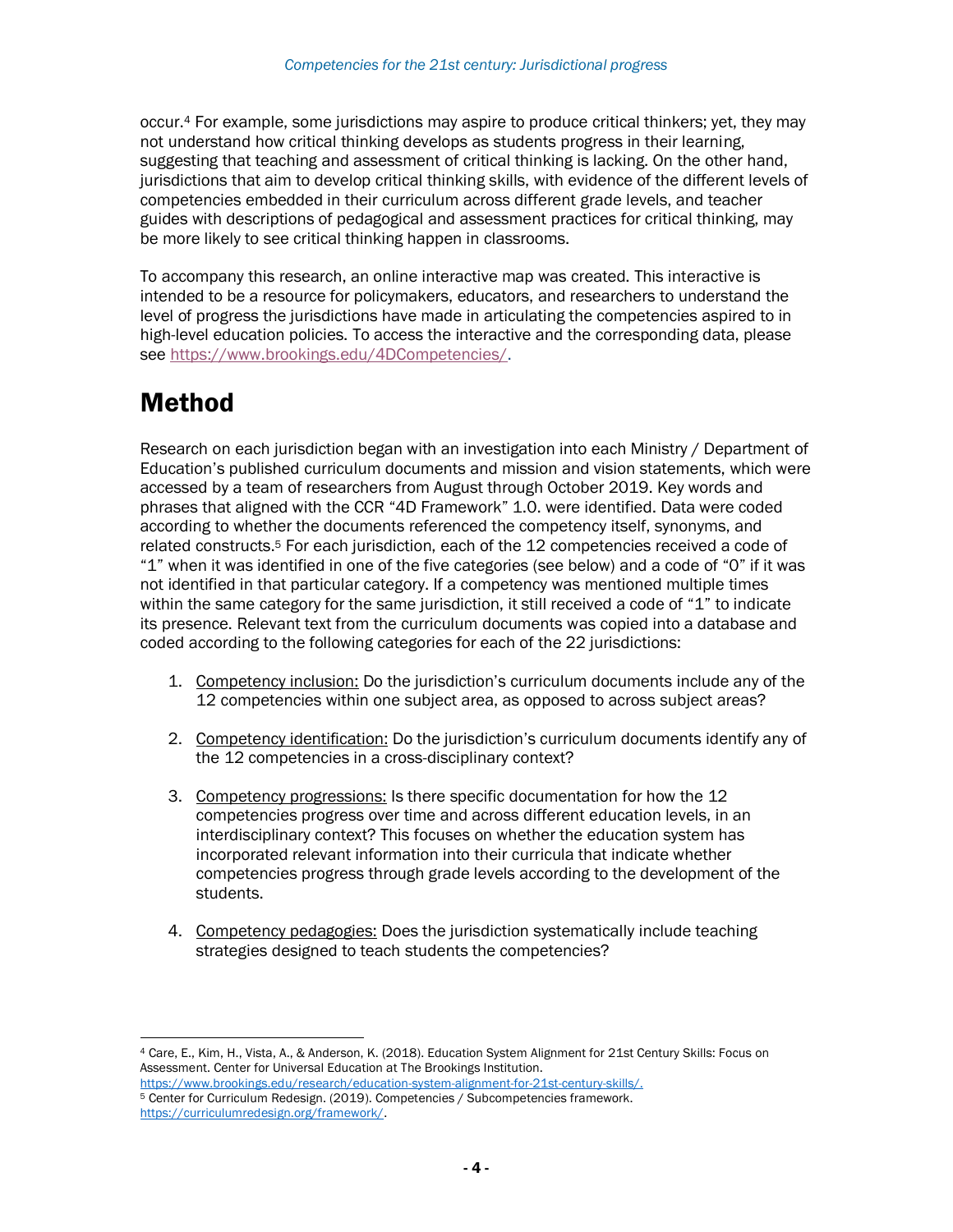5. Competency assessments: Does the jurisdiction have any large-scale assessments that include any of the 12 competencies targeted by the study?

After completing an initial analysis of all jurisdictions, additional iterations were undertaken to ensure consistency in the coding practices. The data for all jurisdictions were double coded by separate team members. Where there was disagreement, discussions occurred until a consensus could be reached.

Where possible, the most recent information from the jurisdiction's education authority were used. It should be noted that only publicly available information was sourced. Third party research was used to supplement gaps in publications, including research conducted by The Asia Society's Center for Global Education, the International Association for the Evaluation of Educational Achievement's TIMSS & PIRLS International Study Center, the Organisation for Economic Co-operation and Development, and the International Bureau of Education. Google-translated texts were used for primary, non-English texts in the cases of China, Denmark, Portugal, and Russia.

Jurisdictional assessment systems, including third-party tests, were also explored, with test objectives, subject content, and sample questions in the context of systematic measurement of competencies examined.

# Results and discussion

Two distinct curricular approaches regarding competencies emerged across jurisdictions. Certain jurisdictions integrated competencies across all disciplines into the curriculum as an additional dimension of learning. Other jurisdictions included competencies only within subject-specific curriculum, such as critical thinking in math and creativity in art. The localized nature of subject-specific competencies involves multiple variables, including whether a competency was identified in different grade or school levels, or in mandatory or elective subjects. A coding distinction was devised to systematize the analysis. The inclusion category captures whether the competency appears anywhere in the curriculum only within a subject, while the identification and progression consider competencies in an interdisciplinary context. In this way, all of the categories "stack" and level of progress of implementation may be inferred. For example, a competency coded as progression also warrants coding as identification and inclusion.

#### How frequently are specific competencies identified?

Figure 2 shows how frequently a specific competency is identified across the five categories, or levels of progress, by the 22 jurisdictions. The frequencies range from 0 (competency not mentioned at all for any of the 22 jurisdictions) to 110 (competency mentioned consistently across all five categories and in all 22 jurisdictions).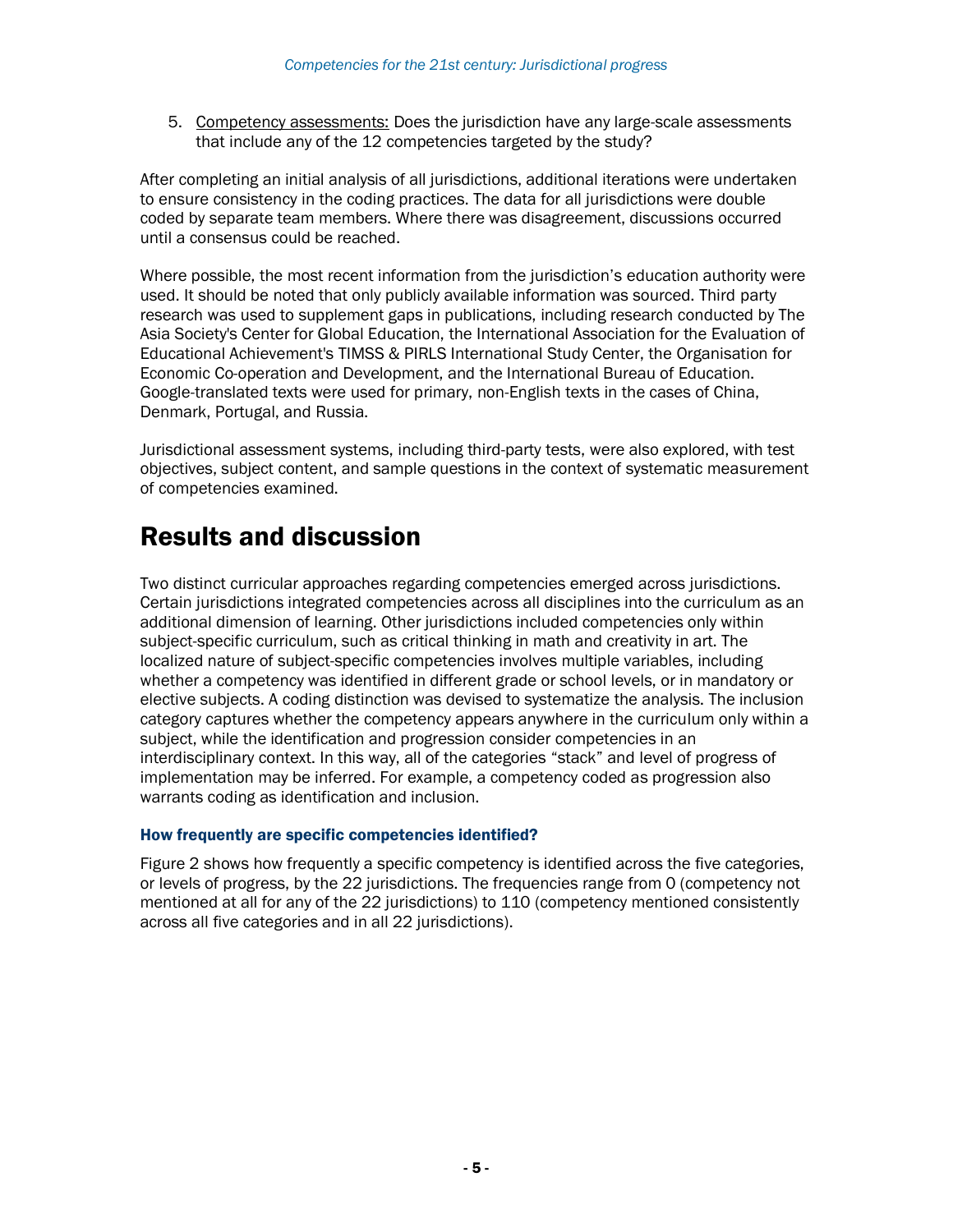

#### Figure 2. Frequencies of the 12 competencies across the 22 jurisdictions

The results indicate that certain competencies, such as creativity (CRE) and critical thinking (CRI), are identified most frequently across the five categories, while other competencies, such as courage (COU) and leadership (LEA), are less frequent. Competencies under the skills dimension of the CCR framework (in blue) are most frequently identified in the five categories by the jurisdictions compared to the competencies under the character (in yellow) and meta-learning (in gray) dimensions.

The variation in the distribution of the competencies across each of the five categories was examined. As shown in Table 2, there were no competencies represented in the pedagogies category. In other words, none of the 22 jurisdictions had publicly available documents that explicitly included teaching practices to target the competencies, notwithstanding that these may currently be under development. In the assessment category, only one jurisdiction— Victoria, Australia—utilized a standardized assessment of competencies, with its "Critical and Creative Thinking Assessment," launched in 2019 and available only to randomly selected students from volunteering schools.

In the remaining three categories (inclusion, identification, and progression), there was variability in how consistently specific competencies were identified by the jurisdictions. For example, although four jurisdictions identified leadership consistently across each of the three categories, for other competencies like critical thinking, this was not the case. In fact, even though 21 jurisdictions included critical thinking somewhere in their curricula, only six provided evidence of progressions in their curricula. These six jurisdictions—Australia, British Columbia, Finland, Hong Kong, Singapore, and Victoria—were also the only jurisdictions to include progressions of any of the twelve competencies in their curricula. Figure 3 depicts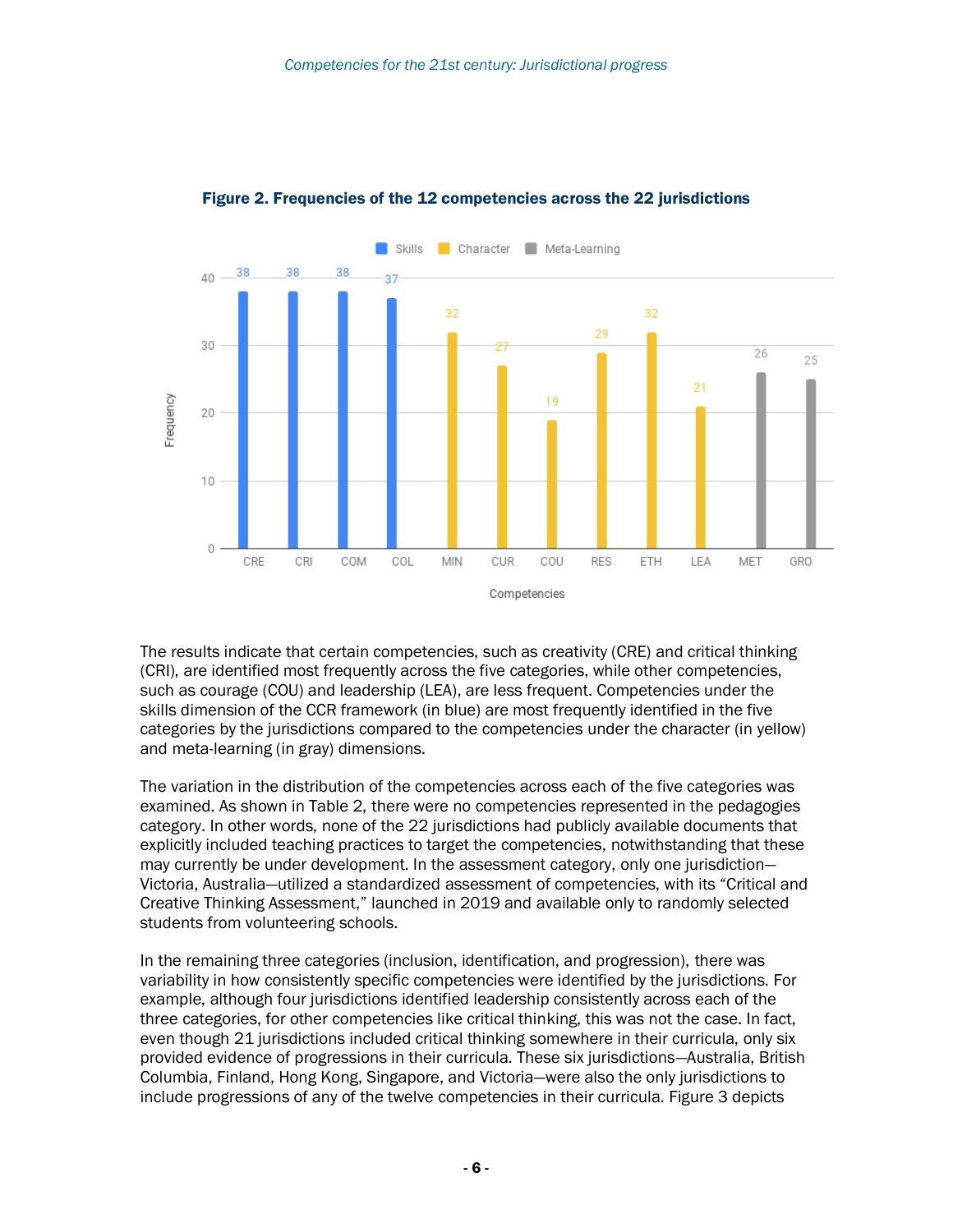how the 12 competencies were represented across inclusion, identification, progression, and assessment.

|                  | Competency               | Inclusion | Identification | Progression     | Pedagogy       | Assessment     |
|------------------|--------------------------|-----------|----------------|-----------------|----------------|----------------|
| <b>Skills</b>    | <b>Creativity</b>        | 21        | 12             | 5               | 0              | $\Omega$       |
|                  | <b>Critical thinking</b> | 21        | 11             | 6               | $\Omega$       | $\Omega$       |
|                  | Communication            | 22        | 11             | 5               | $\overline{0}$ | $\overline{O}$ |
|                  | Collaboration            | 21        | 10             | 6               | $\overline{0}$ | $\Omega$       |
| Character        | <b>Mindfulness</b>       | 17        | 10             | 5               | $\overline{0}$ | $\overline{0}$ |
|                  | <b>Curiosity</b>         | 17        | $\overline{7}$ | 3               | $\overline{O}$ | $\overline{0}$ |
|                  | Courage                  | 9         | 5              | 5               | $\overline{0}$ | $\overline{0}$ |
|                  | <b>Resilience</b>        | 15        | 8              | $6\phantom{1}6$ | $\overline{0}$ | $\Omega$       |
|                  | <b>Ethics</b>            | 18        | 10             | $\overline{4}$  | $\Omega$       | $\Omega$       |
|                  | Leadership               | 10        | $\overline{7}$ | $\overline{4}$  | $\overline{O}$ | $\overline{0}$ |
| earning<br>Meta- | Metacognition            | 14        | $\overline{7}$ | 5               | $\overline{0}$ | $\Omega$       |
|                  | <b>Growth mindset</b>    | 14        | 6              | 5               | $\overline{0}$ | $\overline{0}$ |

#### Table 2. Competency distribution by category

#### How are competencies represented within the categories?

Figure 3 suggests that the 12 competencies are distributed similarly across the categories, with the exception of a few competencies (e.g., curiosity, courage, leadership, and growth mindset). Notably, the competencies are found more frequently in the inclusion compared to identification and progression, meaning that jurisdictions are more likely to include competencies only within specific subject areas and less likely to identify competencies cross-disciplinarily or provide evidence of progressions. This suggests that there may not be alignment across curriculum, pedagogy, and assessment when it comes to integrating competencies into the education system. This is especially true given that none of the 22 jurisdictions had publicly available documents that included pedagogies targeting the 12 competencies.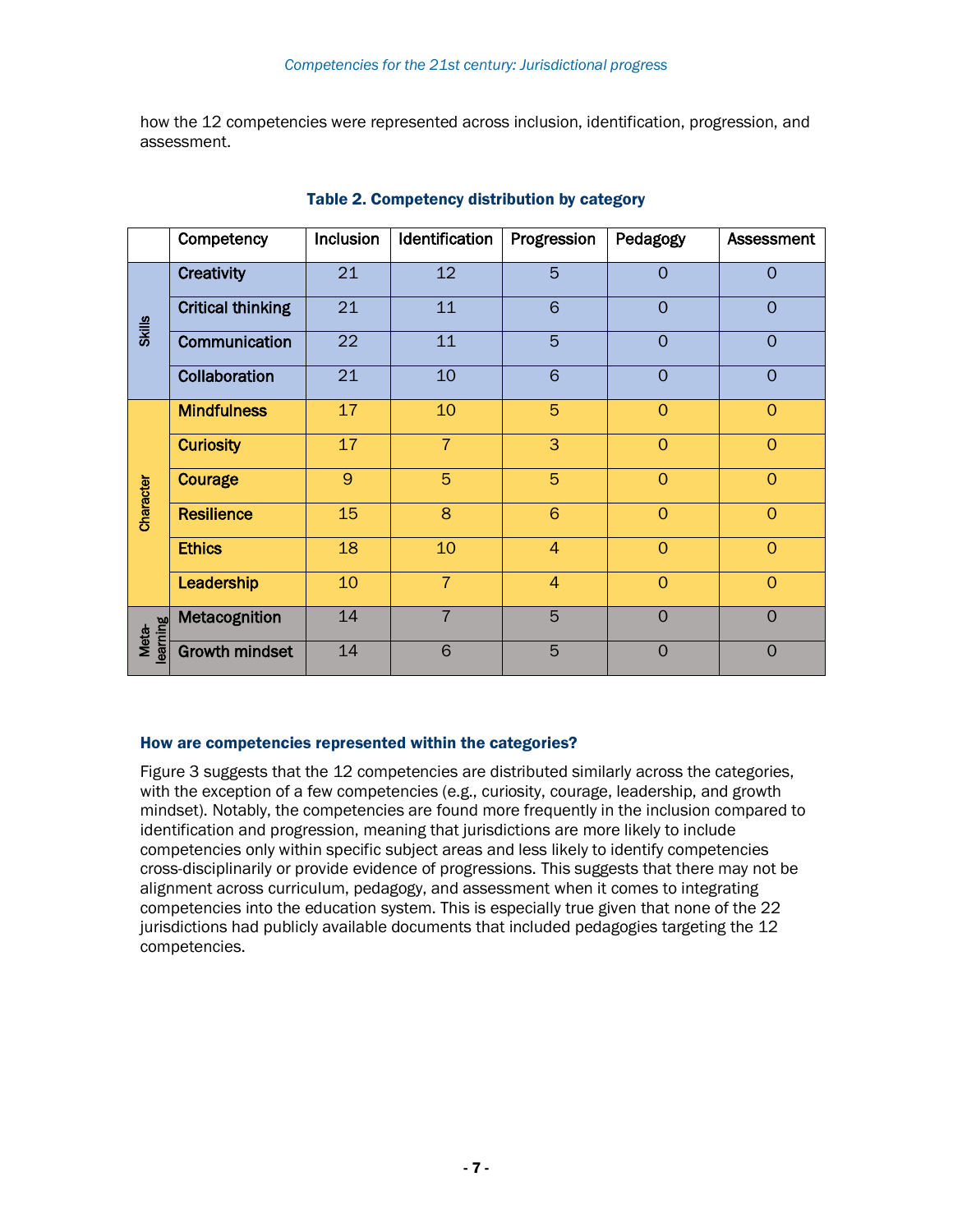

#### Figure 3. Representation of the 12 competencies across inclusion, identification, and progression categories

Although assessments take place in these jurisdictions, including school-level assessments, diploma requirements, and national exams, according to currently available public information, only one jurisdiction, Victoria, explicitly designed an assessment to measure a student's proficiency in these competencies. While some of the jurisdictions' assessments may measure competencies within disciplines, such as critical thinking within mathematics assessments or communication within literacy assessments, to date, these do not appear intentional and explicit in terms of reflecting the actual competencies. This finding is in line with a previous UNESCO study<sup>6</sup> with eight countries in Asia that found very few assessment tools designed to capture transversal competencies directly. The one assessment being piloted in Victoria shows promise in explicitly assessing proficiency in two competencies. However, the assessment is not yet comprehensive system-wide: At the time of research, schools opt in for one year and provide a random sample of 25 students to take the test. The assessment shows potential, especially should it develop the reach of more common national exams that have traditionally focused on literacy and numeracy.

Table 3 summarizes how the competencies are distributed across the different categories for each jurisdiction. The number and corresponding color indicate the categories in which the competencies are identified, with the table organized from top to bottom by jurisdiction according to frequency. A "4" (dark green) indicates that the jurisdiction has identified that particular competency in four categories, a "3" (green) indicates that the jurisdiction has identified that competency in three categories, a "2" (pale green) indicates that the

<sup>6</sup> Care, E., Vista, A., & Kim, H. (2019). Assessment of Transversal Competencies: Current Tools in the Asian Region. UNESCO Bangkok. [https://unesdoc.unesco.org/ark:/48223/pf0000368479.](https://unesdoc.unesco.org/ark:/48223/pf0000368479)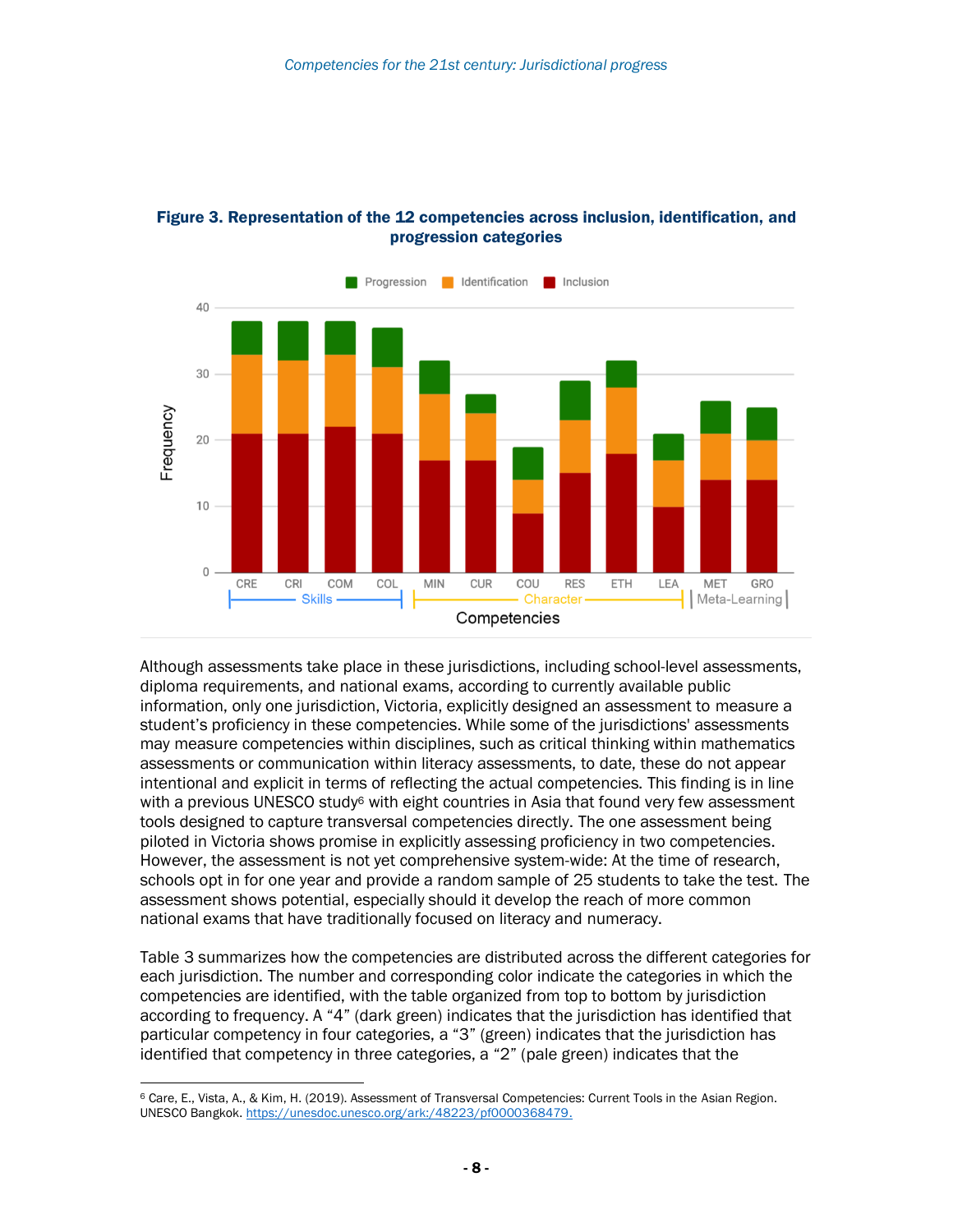competency was identified in two categories, a "1" (pale orange) indicates that the competency was identified in one category, and a "blank" (white) indicates that the competency was not mentioned. This table can be used to explore the patterns of jurisdictions' uptake of the competencies. As shown, the jurisdictions that endorse three or four categories tend to do this most often across the competencies in the skills dimension. The next group of jurisdictions (New Zealand, Portugal, and Chinese Taipei [Taiwan]) similarly include skills, to a lesser extent the character competencies, and to an even lesser extent, the meta-learning competencies. The final group of jurisdictions have similar patterns but at lower level of frequency. Skills are primarily endorsed of the three dimensions of competencies.

| <b>Jurisdiction</b>         | <b>CRE</b>     | <b>CRI</b>     | <b>COM</b>     | COL            | <b>MIN</b>     | <b>CUR</b>     | <b>COU</b>   | <b>RES</b>     | <b>ETH</b>     | <b>LEA</b>     | <b>MET</b>     | <b>GRO</b>     | <b>Total</b>   |
|-----------------------------|----------------|----------------|----------------|----------------|----------------|----------------|--------------|----------------|----------------|----------------|----------------|----------------|----------------|
| Australia (Federal)         | 3              | 3              | 3              | 3              | 3              | 3              | 3            | 3              | 3              | 3              | 3              | 3              | 36             |
| British Columbia (Canada)   | 3              | 3              | 3              | 3              | 3              | 3              | 3            | 3              | 3              | 3              | 3              | 3              | 36             |
| Singapore                   | 3              | 3              | 3              | 3              | $\overline{2}$ | 3              | 3            | 3              | 3              | $\overline{2}$ | $\overline{2}$ | 3              | 33             |
| Finland                     | 3              | 3              | 3              | 3              | 3              |                | 3            | 3              | $\overline{2}$ | 3              | 3              | 3              | 32             |
| Hong Kong (China SAR)       | $\overline{2}$ | 3              | 3              | 3              | 3              | $\mathbf{1}$   | 3            | 3              | $\overline{2}$ | $\overline{2}$ | 3              | 3              | 31             |
| Victoria (Australia)        | 3              | 3              | $\mathbf{1}$   | 3              | 3              | $\mathbf 1$    |              | 3              | 3              | 3              | 3              |                | 26             |
| New Zealand                 | $\overline{2}$ | $\overline{2}$ | $\overline{2}$ | $\overline{2}$ | $\overline{2}$ | $\overline{2}$ |              | $\overline{2}$ | $\overline{2}$ | $\overline{2}$ | $\overline{2}$ | $\overline{2}$ | 22             |
| Portugal                    | $\overline{2}$ | $\overline{2}$ | $\overline{2}$ | $\overline{2}$ | 2              | $\overline{2}$ |              | $\overline{2}$ | $\overline{2}$ |                |                |                | 16             |
| Chinese Taipei (aka Taiwan) | $\overline{2}$ | $\overline{2}$ | $\overline{2}$ | $\overline{2}$ | $\overline{2}$ | $\overline{2}$ |              |                | $\overline{2}$ |                |                |                | 14             |
| Denmark                     | $\overline{2}$ | $\mathbf{1}$   | $\mathbf{1}$   | $\mathbf{1}$   | $\mathbf{1}$   | $\mathbf{1}$   | $\mathbf{1}$ |                | $\mathbf{1}$   | $\overline{1}$ | $\mathbf{1}$   |                | 11             |
| England (UK)                | $\overline{2}$ | $\mathbf{1}$   | $\overline{1}$ | $\mathbf{1}$   |                | $\overline{2}$ | $\mathbf{1}$ |                | $\mathbf{1}$   |                | $\mathbf{1}$   | $\mathbf{1}$   | 11             |
| Scotland (UK)               | $\mathbf{1}$   | $\mathbf{1}$   | $\mathbf{1}$   | $\mathbf{1}$   | $\mathbf{1}$   | $\mathbf{1}$   | $\mathbf{1}$ | $\mathbf{1}$   | $\mathbf{1}$   |                | $\overline{1}$ | $\mathbf 1$    | 11             |
| South Korea                 | $\overline{2}$ | 2              | $\overline{2}$ | $\mathbf{1}$   | $\overline{2}$ | $\mathbf{1}$   |              |                | $\mathbf{1}$   |                |                |                | 11             |
| Alberta (Canada)            | $\mathbf{1}$   | $\mathbf{1}$   | $\mathbf{1}$   | $\mathbf{1}$   | $\mathbf{1}$   | $\mathbf{1}$   |              | $\mathbf{1}$   |                | $\mathbf{1}$   | $\mathbf{1}$   | $\mathbf{1}$   | 10             |
| New Brunswick (Canada)      | $\mathbf{1}$   | $\overline{2}$ | $\overline{2}$ | $\mathbf{1}$   |                | $\mathbf{1}$   |              | $\mathbf{1}$   | $\mathbf{1}$   |                |                | $\mathbf{1}$   | 10             |
| New South Wales (Australia) | $\mathbf{1}$   | $\mathbf{1}$   | $\mathbf{1}$   | $\mathbf{1}$   | $\mathbf{1}$   | $\overline{1}$ | $\mathbf{1}$ | $\mathbf{1}$   |                |                | $\mathbf{1}$   | $\mathbf{1}$   | 10             |
| Massachusetts (USA)         | $\mathbf{1}$   | $\mathbf{1}$   | $\mathbf{1}$   | $\mathbf{1}$   | $\mathbf{1}$   |                |              | $\mathbf{1}$   | $\mathbf{1}$   | $\mathbf{1}$   | $\mathbf{1}$   |                | 9              |
| Ontario (Canada)            | $\mathbf{1}$   | $\mathbf{1}$   | $\mathbf{1}$   | $\mathbf{1}$   | $\mathbf{1}$   | $\mathbf{1}$   |              | $\mathbf{1}$   |                |                | $\mathbf{1}$   | $\mathbf{1}$   | 9              |
| China                       | $\mathbf{1}$   |                | $\overline{2}$ | $\overline{2}$ | $\mathbf{1}$   |                |              |                | $\overline{2}$ |                |                | $\mathbf{1}$   | $\mathsf 9$    |
| USA (Federal)               |                | $\mathbf{1}$   | $\mathbf{1}$   | $\mathbf{1}$   |                |                |              | $\mathbf{1}$   | $\mathbf{1}$   |                |                | $\mathbf{1}$   | 6              |
| Japan                       | $\mathbf{1}$   | $\mathbf{1}$   | $\overline{1}$ | $\mathbf{1}$   |                | $\mathbf{1}$   |              |                |                |                |                |                | 5              |
| Russia                      | $\mathbf{1}$   | $\mathbf 1$    | $\mathbf{1}$   |                |                |                |              |                | $\mathbf{1}$   |                |                |                | $\overline{4}$ |
| Total                       | 38             | 38             | 38             | 37             | 32             | 27             | 19           | 29             | 32             | 21             | 26             | 25             |                |

#### Table 3. Frequency count of the competencies across the 5 categories for the jurisdictions

Figure 4 plots the breadth and depth of each jurisdiction's coverage of competencies in the curriculum. "Breadth" indicates how many of the 12 competencies a jurisdiction references in its curriculum documents; "depth" utilizes the competency scoring of Table 3—one point for inclusion, a second point for identification, a third for progression, and a fourth for assessment (no points were given for pedagogies). There is no judgment associated with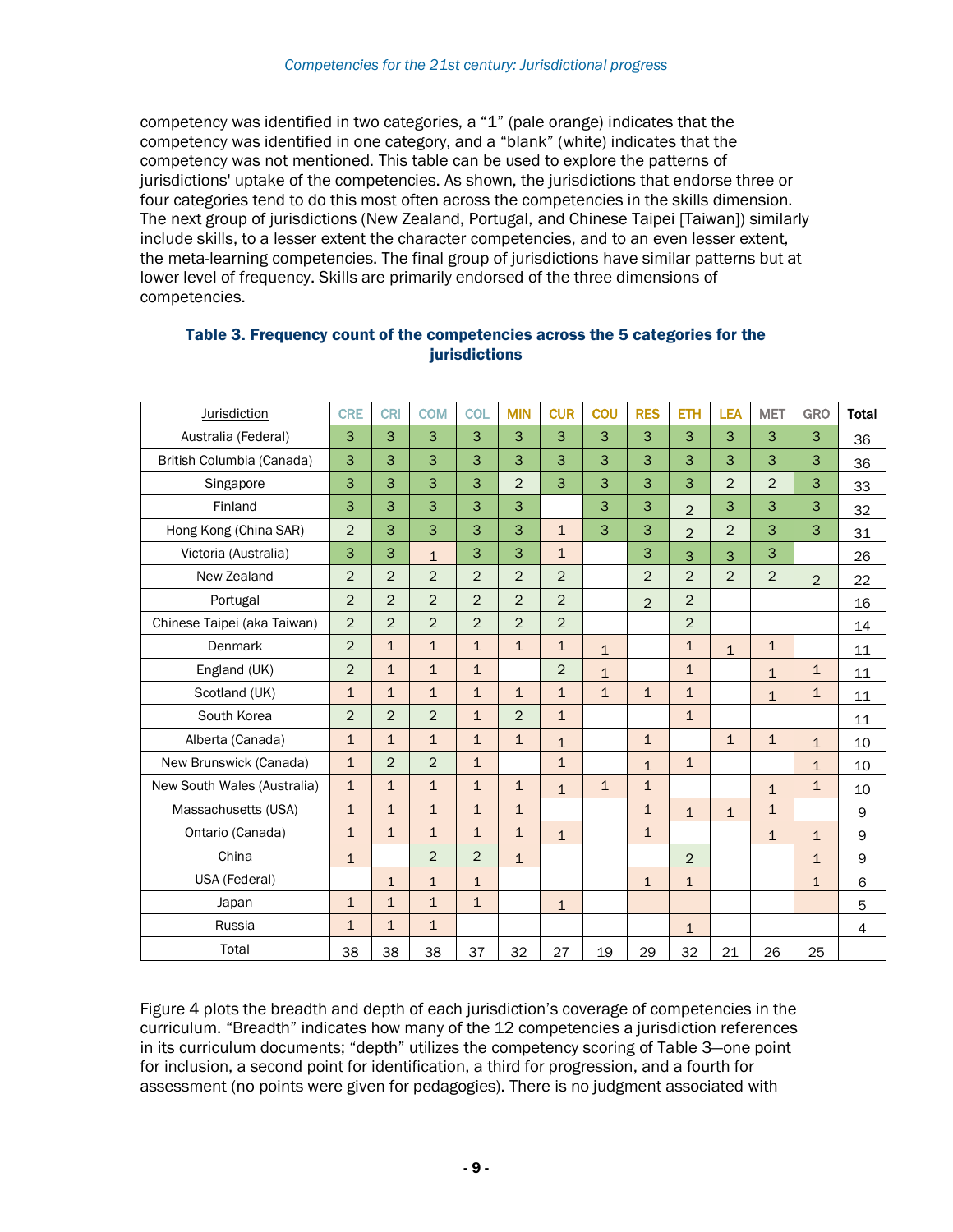breadth and depth—different jurisdictions will naturally value different characteristics according to their visions for education.



Figure 4. Breadth and depth in each jurisdiction's coverage of competencies

### Conclusion

This study confirms previous findings that education systems are broadening their learning goals to develop competencies in their students. There were four key findings of note:

- 1. The 12 competencies are distributed reasonably similarly across the three dimensions, primarily for the skills dimension in the CCR framework, and less so for the character and meta-learning dimensions.
- 2. There is one pilot of a small-scale jurisdictional competency assessment, Victoria's "Critical and Creative Thinking Assessment. While some jurisdiction diploma requirements referenced competencies, they did not reveal a systematic approach to measuring a student's proficiency.
- 3. There was a scarcity of pedagogies designed to develop student proficiencies in the competencies. Different jurisdictions varied in their methods of communicating